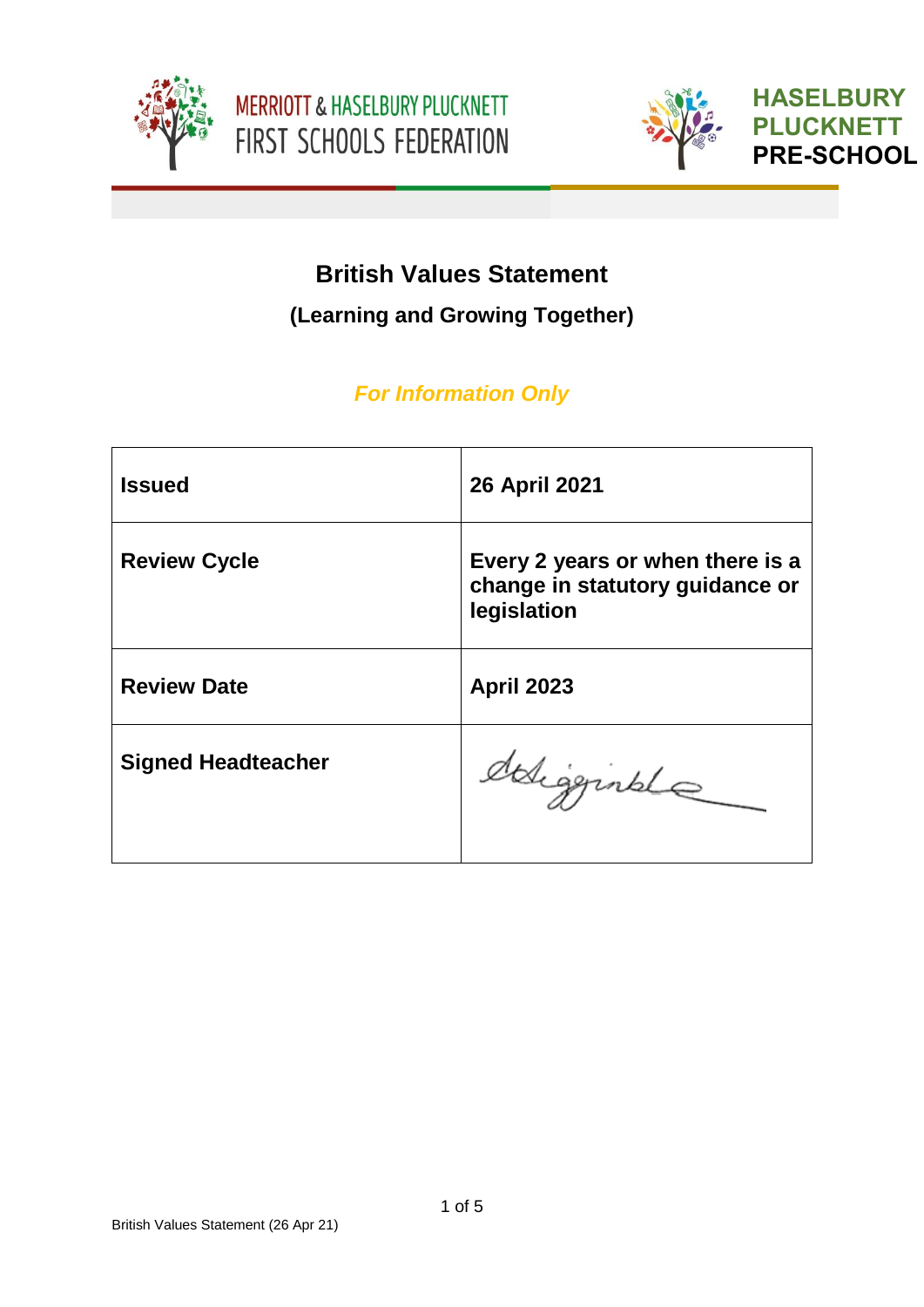





#### 1. **Overview**

- a. The DfE have recently reinforced the need "to create and enforce a clear and rigorous expectation on all schools to promote the fundamental British values of democracy, the rule of law, individual liberty and mutual respect and tolerance of those with different faiths and beliefs." The Government set out its definition of British Values in the 2011 Prevent Strategy.
- b. At Merriott and Haselbury Plucknett Federation Schools we understand that the society we live in is diverse and therefore, our curriculum and life within pre-school is created to reflect this. For our pupils, we aim to continually weave the thread of social, cultural, moral and spiritual British Values throughout day-to-day school routine.
- c. Underpinning this are the values and understanding of democracy, law, liberty, respect, tolerance, tradition and heritage. The teaching of British Values is integrated through the Spiritual, Moral, Social and Cultural (SMSC) learning that takes place across all curriculum areas.
- d. The 'Equality Act 2010' protects all individuals from discrimination and it is the Federation's duty to ensure that all individuals have equal access and opportunity to all that is on offer. Funding, including that for pupils with special educational needs and disabilities (SEND) and disadvantaged pupils, is used to target inequalities, to ensure equality.

### 2. **Upholding and Teaching Pupils about British Values**.

- a. These values are defined as:
	- i) Democracy
	- ii) Rule of Law
	- iii) Individual Liberty
	- iv) Mutual respect
	- v) Tolerance of those of different faiths and beliefs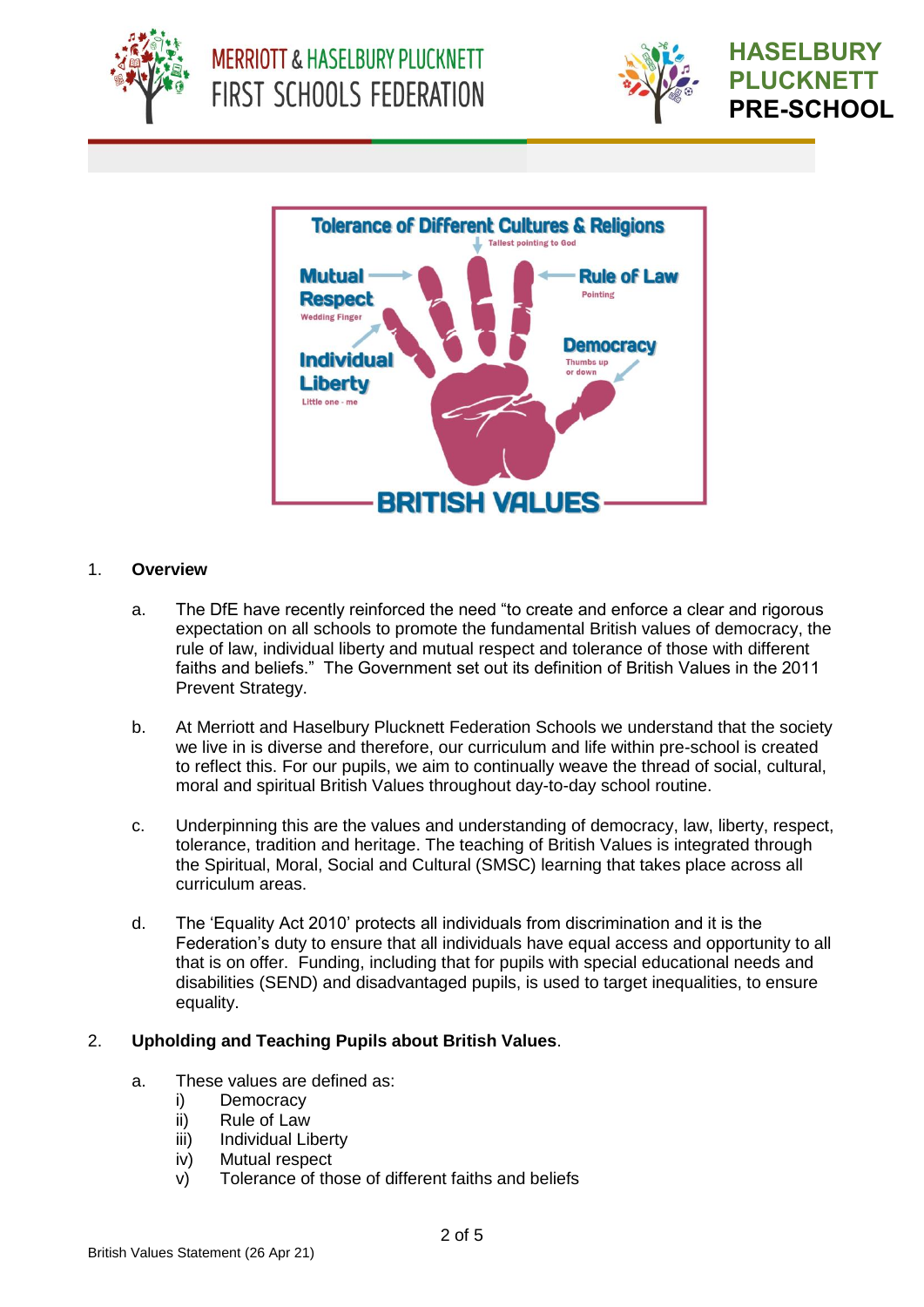



- b. These values are taught explicitly through Personal Social and Emotional Development.
- c. We also teach British Values through planning and delivering a broad and balanced curriculum.
- d. The Federation identifies and takes opportunities to actively promote British Values through our daily activities and routines.
- e. We also actively promote British Values through ensuring that our curriculum planning and delivery includes real opportunities for exploring these values.
- f. We are aware that actively promoting British Values means we need to challenge pupils, staff or parents / carers who express opinions contrary to fundamental British Values including extremist views.

#### 3. **British Values are reinforced regularly and in the following ways:**

- a. **Democracy** Democracy is embedded within the Federation schools. Pupils are always listened to by adults and are taught to listen carefully and with concern to each other, respecting the right of every individual to have their opinions and voices heard. Pupils also have the opportunity to air their opinions and ideas and have their voices heard through small and large group times.
	- i) Our School Council promotes the democratic process pupils nominate and vote for their representatives within the School Council.
	- ii) Our marking policy encourages feedback enabling pupils to respond to and influence the learning process.
	- iii) Children create and adhere to class rules. They are taught that they have rights and responsibilities within their learning environments.
	- iv) Pupils and parents are surveyed regularly and the results of those surveys inform aspects of the School Development Plan.
	- v) We have a house system and House Captains are elected.
	- vi) Children are encouraged to voice their opinions in formal and informal ways (suggestion boxes for school council, questionnaires, teacher and Headteacher discussions with pupils).
- b. **The Rule of Law** The importance of Laws, whether they be those that govern the Federation or the country are consistently reinforced throughout regular school routines, as well as when dealing with behaviour and through group activities. The children are aware of the consequences of not following the rules in their school community. The children learn to understand the difference between right and wrong in all aspects of school life throughout the session. Pupils are taught the value and reasons behind laws, that they govern and protect us, the responsibilities that this involves and the consequences when laws are broken. We encourage and promote good behaviour, positive attitudes and good work- As a Federation



of schools, we are committed to praising children's efforts, endeavouring to do so informally, individually during the session or in front of the whole class. Children are rewarded not only for achievement / progress, but for good behaviour.

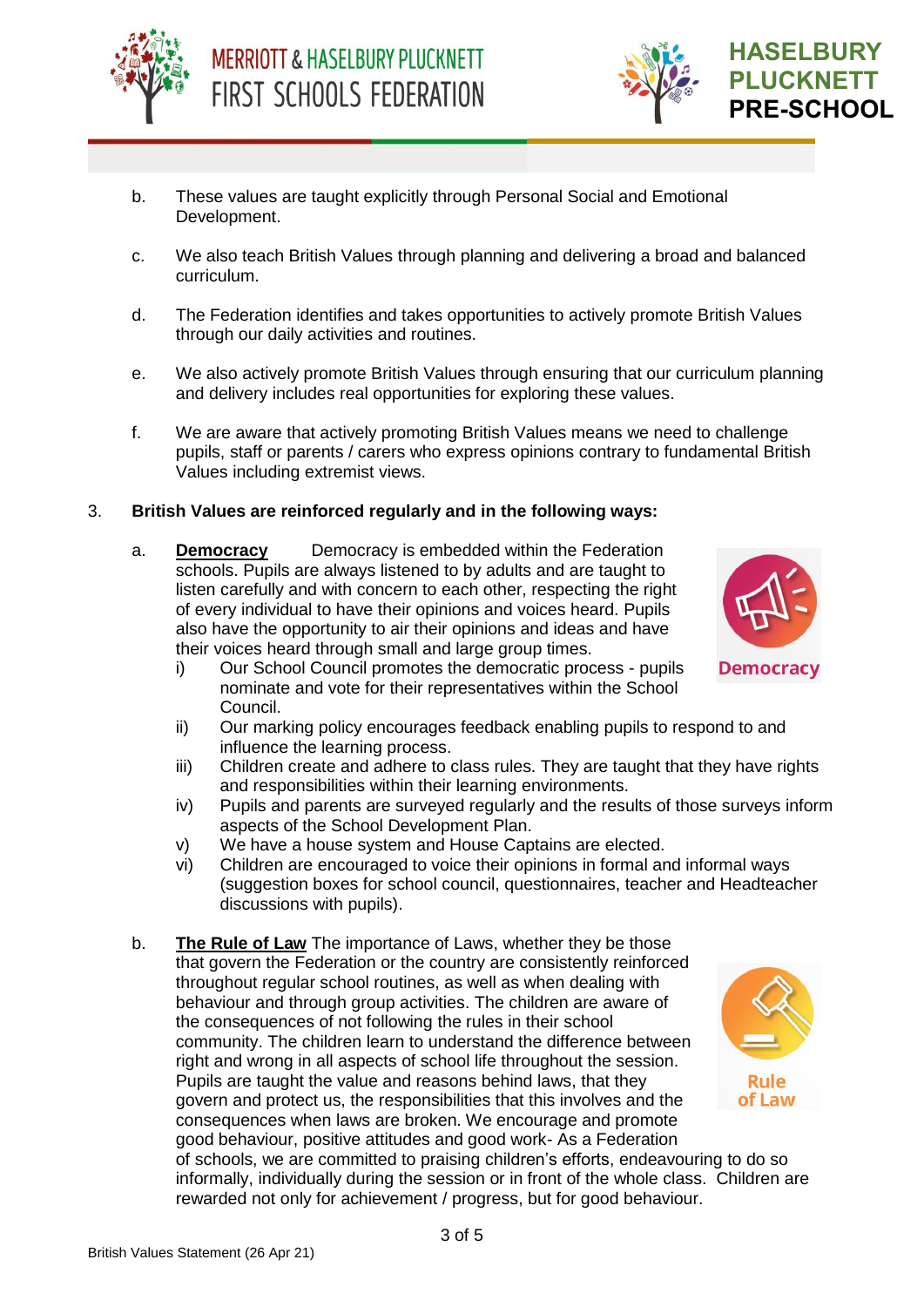



- i) We have clear rules, expectations of behaviour and a Whistle Blowing policy which is adhered to by all pupils, staff and other stakeholders.
- ii) Each class has a class charter (Golden Rules) created by the pupils at the start of each academic year.
- iii) School assemblies follow regular themes and include e-safety, road safety, stranger danger and caring for the environment.
- iv) Attendance and punctuality are good disciplines, and all stakeholders are aware of the importance of being at school.
- v) Pupils follow, respect and understand the need for different rules in different situations, i.e., PE lessons, school visits, classrooms and the playground.
- vi) Pupils are awarded certificates in recognition of their learning behaviour during Sharing Assembly.
- vii) The school supports pupils in regulating their own behaviour to make choices for the well-being of themselves and others.
- c. **Individual Liberty** Our pupils are actively encouraged to make choices, knowing that they are in a safe and supportive environment. We educate and provide boundaries for our pupils to make informed choices, through a safe environment and an empowering education. Our children are encouraged to give their opinions and share these ideas with due regard for the feelings of others. As part of our PSED curriculum we place a huge emphasis on the social and emotional learning of our children. We celebrate achievements both in and out of preschool during group time or individual discussion with children.



- i) Children are provided with boundaries which encourage them to make choices safely.
- ii) Pupils are encouraged to respectfully express their views and beliefs.
- iii) Pupils have key roles and responsibilities within school, such as, School Council, Playground Leaders and House Representatives.
- iv) Pupils have the opportunity and are encouraged to take part in a broad range of extra-curricular activities.
- v) Pupils are encouraged to know, understand and exercise their rights and personal freedoms and advised how to exercise these safely, for example, through our assemblies, PHSE and e-Safety lessons.
- vi) Pupils know who to speak to if they are worried or concerned about themselves or others, e.g., teachers, teaching assistants and lunchtime staff.
- d. **Mutual Respect** Mutual respect is at the heart of our values. Children learn that their behaviours have an effect on their own rights and those of others. All members of the school community are taught to treat each other with respect. Staff at the school promote respect for others and this is reiterated through our setting by way of planned activities, emotional awareness activities, discussion and learning rules, as well as in the Federation's Behaviour Policy. Young children will challenge each other when not showing respect and encourage each other to be respectful. They will inform staff and staff follow through with "Conflict Resolutions". All children are encouraged by staff via well modelled behaviour to respect each other as individuals.